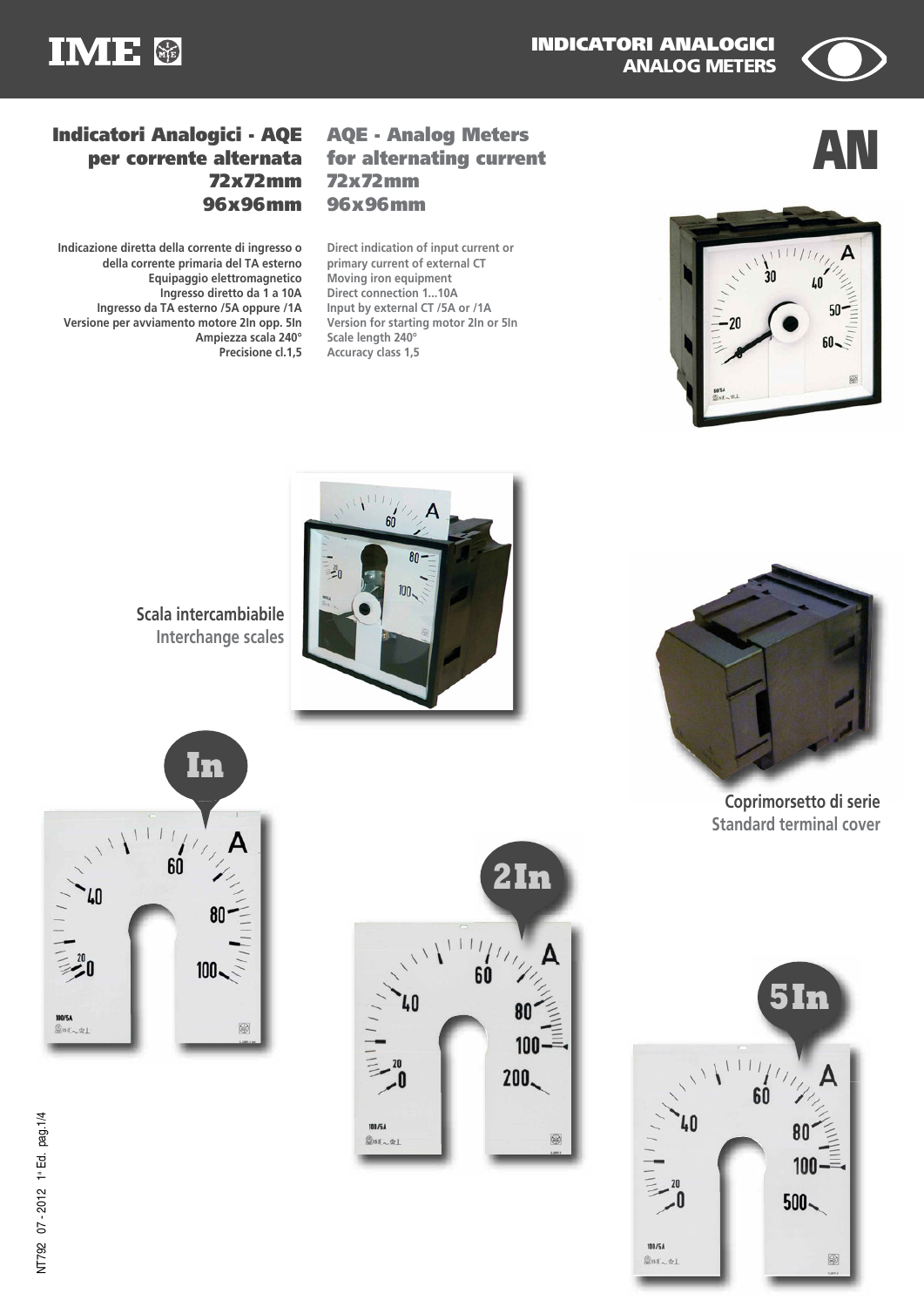| <b>Inserzione</b><br><b>Connection</b> | da $TA/5A$ on $CT/5A$ |                                              | da $TA/1A$ on $CT/1A$ |              |
|----------------------------------------|-----------------------|----------------------------------------------|-----------------------|--------------|
| Scala / Scale                          |                       | $0$ In                                       |                       |              |
| Modello / Model                        | <b>AQ72E</b>          | <b>AQ96E</b>                                 | <b>AQ72E</b>          | <b>AQ96E</b> |
| <b>Dimensioni</b><br><b>Dimensions</b> | 72 x 72               | 96 x 96                                      | 72 x 72               | 96 x 96      |
| Portata / Range                        |                       | <b>CODICE DI ORDINAZIONE / ORDERING CODE</b> |                       |              |
| <b>5A</b>                              | AN62D1A500            | AN72D1A500                                   | AN6211A500            | AN7211A500   |
| <b>10A</b>                             | AN6251B100            | AN7251B100                                   | AN6211B100            | AN7211B100   |
| <b>15A</b>                             | AN6251B150            | AN7251B150                                   | AN6211B150            | AN7211B150   |
| <b>20A</b>                             | AN6251B200            | AN7251B200                                   | AN6211B200            | AN7211B200   |
| 25A                                    | AN6251B250            | AN7251B250                                   | AN6211B250            | AN7211B250   |
| 30A                                    | AN6251B300            | AN7251B300                                   | AN6211B300            | AN7211B300   |
| 40A                                    | AN6251B400            | AN7251B400                                   | AN6211B400            | AN7211B400   |
| 50A                                    | AN6251B500            | AN7251B500                                   | AN6211B500            | AN7211B500   |
| 60A                                    | AN6251B600            | AN7251B600                                   | AN6211B600            | AN7211B600   |
| 70A                                    | AN6251B700            | AN7251B700                                   | AN6211B700            | AN7211B700   |
| 75A                                    | AN6251B750            | AN7251B750                                   | AN6211B750            | AN7211B750   |
| 80A                                    | AN6251B800            | AN7251B800                                   | AN6211B800            | AN7211B800   |
| 100A                                   | AN6251C100            | AN7251C100                                   | AN6211C100            | AN7211C100   |
| 120A                                   | AN6251C120            | AN7251C120                                   | AN6211C120            | AN7211C120   |
| 125A                                   | AN6251C125            | AN7251C125                                   | AN6211C125            | AN7211C125   |
| 150A                                   | AN6251C150            | AN7251C150                                   | AN6211C150            | AN7211C150   |
| 160A                                   | AN6251C160            | AN7251C160                                   | AN6211C160            | AN7211C160   |
| 200A                                   | AN6251C200            | AN7251C200                                   | AN6211C200            | AN7211C200   |
| 250A                                   | AN6251C250            | AN7251C250                                   | AN6211C250            | AN7211C250   |
| 300A                                   | AN6251C300            | AN7251C300                                   | AN6211C300            | AN7211C300   |
| 400A                                   | AN6251C400            | AN7251C400                                   | AN6211C400            | AN7211C400   |
| 500A                                   | AN6251C500            | AN7251C500                                   | AN6211C500            | AN7211C500   |
| 600A                                   | AN6251C600            | AN7251C600                                   | AN6211C600            | AN7211C600   |
| 700A                                   | AN6251C700            | AN7251C700                                   | AN6211C700            | AN7211C700   |
| 750A                                   | AN6251C750            | AN7251C750                                   | AN6211C750            | AN7211C750   |
| 800A                                   | AN6251C800            | AN7251C800                                   | AN6211C800            | AN7211C800   |
| 1.000A                                 | AN6251D100            | AN7251D100                                   | AN6211D100            | AN7211D100   |
| 1.200A                                 | AN6251D120            | AN7251D120                                   | AN6211D120            | AN7211D120   |
| 1.250A                                 | AN6251D125            | AN7251D125                                   | AN6211D125            | AN7211D125   |
| 1.500A                                 | AN6251D150            | AN7251D150                                   | AN6211D150            | AN7211D150   |
| 1.600A                                 | AN6251D160            | AN7251D160                                   | AN6211D160            | AN7211D160   |
| 2.000A                                 | AN6251D200            | AN7251D200                                   | AN6211D200            | AN7211D200   |
| 2.500A                                 | AN6251D250            | AN7251D250                                   | AN6211D250            | AN7211D250   |
| 3.000A                                 | AN6251D300            | AN7251D300                                   | AN6211D300            | AN7211D300   |
| 4.000A                                 | AN6251D400            | AN7251D400                                   | AN6211D400            | AN7211D400   |
| 5.000A                                 | AN6251D500            | AN7251D500                                   | AN6211D500            | AN7211D500   |
| 6.000A                                 | AN6251D600            | AN7251D600                                   | AN6211D600            | AN7211D600   |
| 8.000A                                 | AN6251D800            | AN7251D800                                   | AN6211D800            | AN7211D800   |
| 10.000A                                | AN6251E100            | AN7251E100                                   | AN6211E100            | AN7211E100   |

| <b>Versione / Version</b>                                | Suffisso / <i>Suffix</i>                                                                                      |                                     |
|----------------------------------------------------------|---------------------------------------------------------------------------------------------------------------|-------------------------------------|
| Avviamento motore 2In<br><b>Motor startup 2In</b>        | Sostituire la 6 <sup>ª</sup> cifra del codice (1) con "2"<br>Replace the $6th$ digit of the code (1) with "2" | AN6251C100 $\Rightarrow$ AN6252C100 |
| <b>Avviamento motore 5In</b><br><b>Motor startup 5In</b> | Sostituire la 6 <sup>ª</sup> cifra del codice (1) con "5"<br>Replace the $6th$ digit of the code (1) with "5" | AN6251C100 $\Rightarrow$ AN6255C100 |
|                                                          |                                                                                                               |                                     |

NT792 07 - 2012 1ª Ed. pag.2/4 NT792 07 - 2012 1a Ed. pag.2/4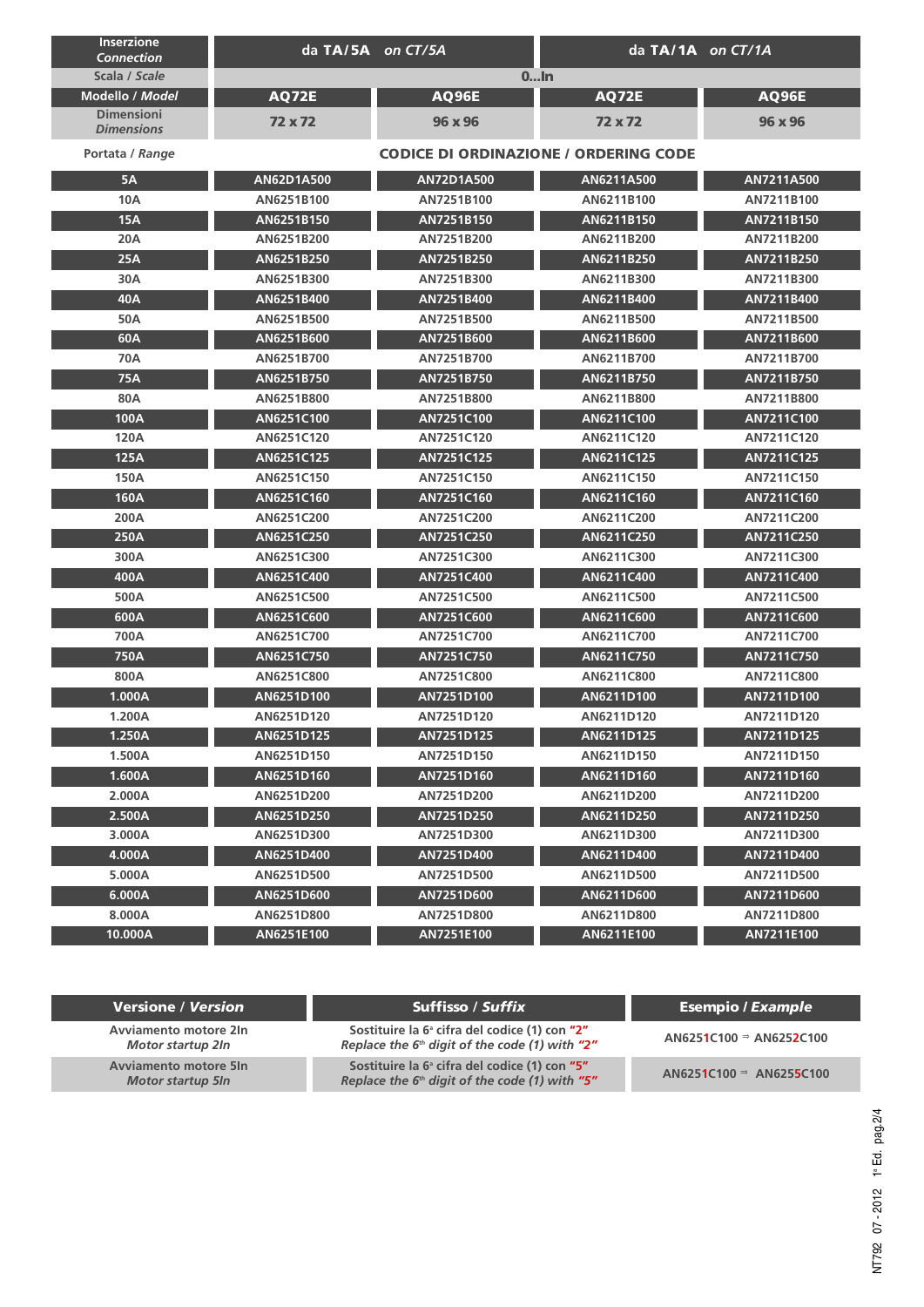| <b>Inserzione</b><br><b>Connection</b> | <b>DIRETTA / DIRECT</b>                      |              |              |              |              |              |
|----------------------------------------|----------------------------------------------|--------------|--------------|--------------|--------------|--------------|
| Scala / Scale                          |                                              | $0$ In       |              |              |              |              |
| Modello / Model                        | <b>AQ72E</b>                                 | <b>AQ96E</b> | <b>AQ72E</b> | <b>AQ96E</b> | <b>AQ72E</b> | <b>AQ96E</b> |
| <b>Dimensioni</b><br><b>Dimensions</b> | 72 x 72                                      | 96 x 96      | 72 x 72      | 96 x 96      | 72 x 72      | 96 x 96      |
| Portata / Range                        | <b>CODICE DI ORDINAZIONE / ORDERING CODE</b> |              |              |              |              |              |
| 1A                                     | AN62D1A100                                   | AN72D1A100   | AN62D2A100   | AN72D2A100   | AN62D5A100   | AN72D5A100   |
| 1.5A                                   | AN62D1A150                                   | AN72D1A150   | AN62D2A150   | AN72D2A150   | AN62D5A150   | AN72D5A150   |
| 2,5A                                   | AN62D1A250                                   | AN72D1A250   | AN62D2A250   | AN72D2A250   | AN62D5A250   | AN72D5A250   |
| 5A                                     | AN62D1A500                                   | AN72D1A500   | AN62D2A500   | AN72D2A500   | AN62D5A500   | AN72D5A500   |
| <b>10A</b>                             | AN62D1B100                                   | AN72D1B100   | AN62D2B100   | AN72D2B100   | AN62D5B100   | AN72D5B100   |

#### **Altre esecuzioni disponibili su tutti i modelli: Other executions available on all models:**

| <b>Opzione / Option</b>                                         | Suffisso / Suffix                                                        | Esempio / Example                    |
|-----------------------------------------------------------------|--------------------------------------------------------------------------|--------------------------------------|
| Tropicalizzato<br><b>Tropicalized</b>                           | Aggiungere "1" al codice standard<br>Add "1" at the end of standard code | AN62D1A500 $\Rightarrow$ AN62D1A5001 |
| <b>Protezione frontale IP54</b><br><b>IP54 Front protection</b> | Aggiungere "3" al codice standard<br>Add "3" at the end of standard code | AN62D1A500 $\Rightarrow$ AN62D1A5003 |

#### **VISUALIZZAZIONE**

**Scala:** intercambiabile, con inserimento guidato a protezione dell'indice e cassettino di chiusura

**Colore scala:** fondo bianco, divisioni e numerazione nere

**A richiesta scale personalizzate**

**Opzioni:** segno rosso di riferimento

**Ampiezza scala:** 240°

**Tracciatura standard:** 0...In

**Tracciatura avviamento motore:** 0...In...2In opp. 0...In...5In

**Colore indice:** nero

**Opzione:** indice rosso di riferimento (regolabile) per la memorizzazione del valore massimo misurato

#### **INGRESSO**

**Grandezza:** corrente alternata monofase

| <b>Inserzione:</b> diretta (S 250/122) o da TA esterno /5A opp. /1A (S 250/123) |  |  |  |
|---------------------------------------------------------------------------------|--|--|--|
| Misura: vero valore efficace                                                    |  |  |  |
| Corrente nominale In                                                            |  |  |  |
| Inserzione diretta: 110A (vedi tabella)                                         |  |  |  |
| Inserzione da TA esterno: 5A oppure 1A                                          |  |  |  |

**Sovraccarico permanente:** 1,2In

**Sovraccarico istantaneo:** 10In/5s

**Frequenza nominale fn:** 50Hz

**Frequenza di funzionamento:** 45...65Hz

**Precisione (EN/IEC 60051):** cl.1,5 **Autoconsumo:** ≤ 1,1VA

#### **ISOLAMENTO (EN/IEC 61010-1)**

|  |  | Categoria di installazione: III |
|--|--|---------------------------------|
|--|--|---------------------------------|

**Grado di inquinamento:** 2

**Tensione di riferimento per l'isolamento:** 600V (Fase - Neutro)

**Prova a tensione alternata 4kV valore efficace 50Hz/5s**

**Circuiti considerati:** tutti i circuiti verso terra

#### **CONDIZIONI AMBIENTALI**

| Temperatura di riferimento: 23°C  |  |
|-----------------------------------|--|
| Campo nominale di utilizzo: 540°C |  |

**Campo di funzionamento:** -25...50°C

**Campo limite per l'immagazzinamento e trasporto:** -40...80°C

**Prova di vibrazioni:** in accordo con EN/IEC 60051-1 paragrafo 7.6 **Prova d'urto:** in accordo con EN/IEC 60051-1 paragrafo 7.6

#### *DISPLAY*

**Scale:** interchangeable, easy-insertion to protect the pointer as well as relevant closing slip

**Scale colour:** white background, black divisions and numbering

**Customized scales upon request**

**Option:** reference red mark

**Scale length:** 240° **Standard scale marking:** 0...In

**Motor startup marking scale:** 0...In...2In or 0...In...5In

#### **Pointer colour:** black

**Option:** (adjustable) reference red pointer to store the highest measured value

#### *INPUT*

| <b>Quantity:</b> single-phase, alternating current                             |
|--------------------------------------------------------------------------------|
| <b>Connection:</b> direct (S 250/122) or by external CT /5A or /1A (S 250/123) |
| <b>Measure:</b> true RMS value                                                 |
| Rating current In                                                              |
| <b>Direct connection: 110A (see table)</b>                                     |
| <b>Connection by CT external:</b> 5A or 1A                                     |
| Continuous overload: 1,2ln                                                     |
| Instantaneous overload: 10ln/5s                                                |
| <b>Rating frequency fn: 50Hz</b>                                               |
| <b>Working frequency: 4565Hz</b>                                               |
| Accuracy (EN/IEC 60051): class 1.5                                             |
| Rated burden: $\leq 1.1 VA$                                                    |
|                                                                                |

### *INSULATION (EN/IEC 61010-1)*

| Installation category: III                               |  |
|----------------------------------------------------------|--|
| <b>Pollution degree: 2</b>                               |  |
| <b>Insulation voltage rating: 600V (Phase - Neutral)</b> |  |
| A.C. voltage test 4kV r.m.s. 50Hz/5s                     |  |
| <b>Considered circuits:</b> all circuits and earth       |  |

#### *ENVIRONMENTAL CONDITIONS*

**Reference temperature:** 23°C **Nominal range of use:** 5...40°C **Operating range:** -25...50°C **Limit range for storage and transport:** -40...80°C **Vibration test:** according to EN/IEC 60051-1 paragraph 7.6 **Shock test:** according to EN/IEC 60051-1 paragraph 7.6